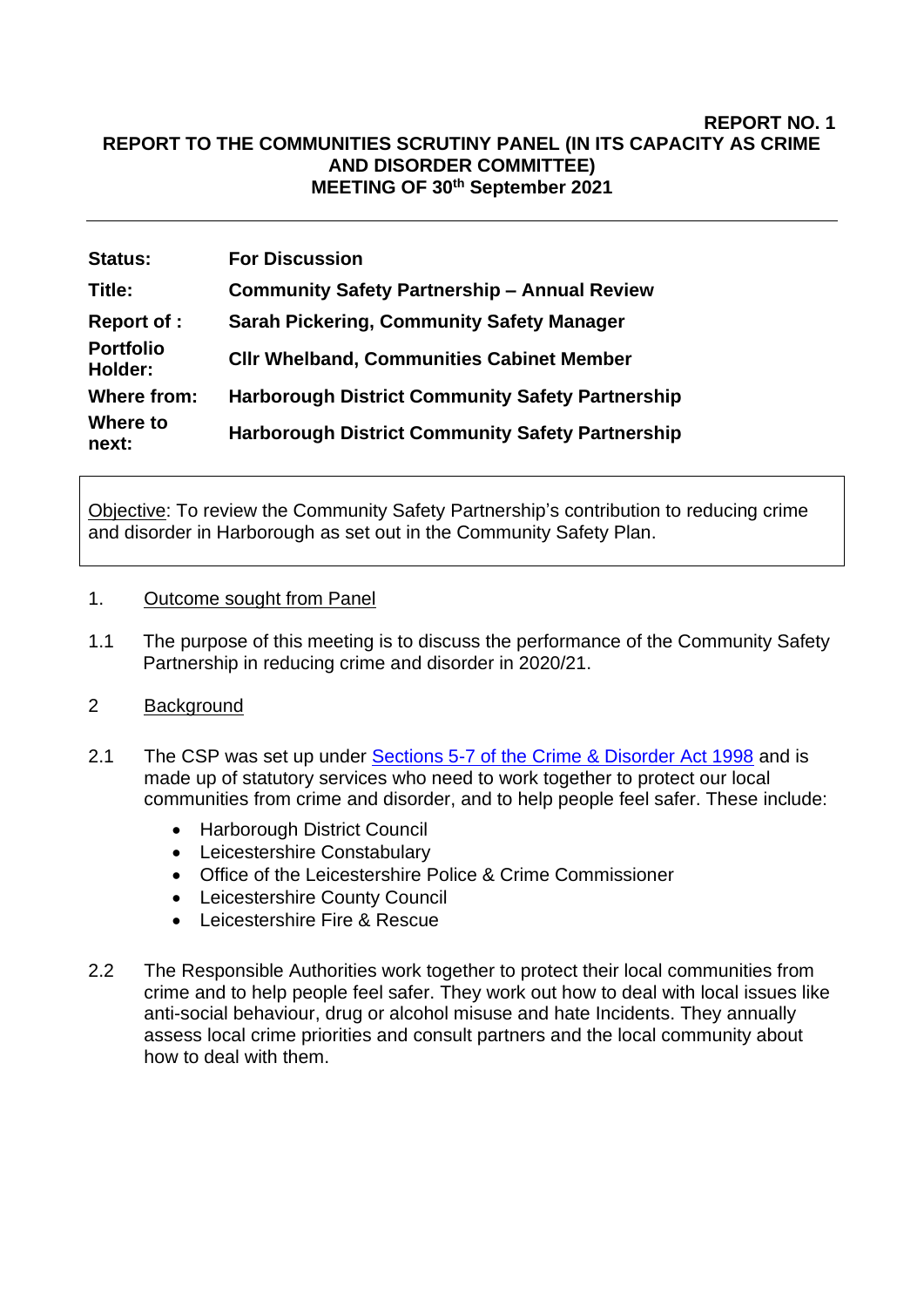- 2.3 CSPs were set up under Sections 5-7 of the Crime & Disorder Act 1998. There are about 300 CSPs in England and 22 in Wales.
- 2.4 Leicestershire is a two tier area which means there is one CSP for the County (Leicestershire Safer Communities Strategy Board) and one for each of the 7 District/ Boroughs. Harborough district's CSP is called 'the Harborough District Community Safety Partnership' (which can be found on Twitter @HarbCSP). Harborough District Council leads and administrates the CSP on behalf of the 'Responsible Authorities' listed in 2.1.

### CRIME & DISORDER UPDATE

- 2.5 There was a decrease in overall crime during 2020/21 of -14.1 % (- 691 incidents to 4203) and the District remains a very safe pace to live.
- 2.6 Crimes such as burglary, theft from motor vehicles and violence against a person, remain a focus for Leicestershire Police and the CSP as they have a high impact on people and their perception of safety. However burglary was down significantly in 2020/21 by -48.3% and vehicle crime was down -48.7%. Shoplifting decreased by  $-51.2%$

Largest percentage increases were in Violence with injury (up 26% to 494) and Public Order (up 36.9% to 475) and also drug possession (up 62.3% to 86) and drug trafficking (up 38.1% to 29) although for these two offences actual numbers remain small.

Of the Violence with injury figures 207 of these are recorded as domestic abuse incidents.

Anti-social Behaviour increased by 45.81% (up to 783) with peaks in April and June and then decreasing to throughout the year.

| 1st April 2020 - 31st March 2021 |     |     |                                                                                |          |  |  |
|----------------------------------|-----|-----|--------------------------------------------------------------------------------|----------|--|--|
|                                  |     |     | ASB Type Total ASB YTD Previous ASB YTD YTD ASB Volume Change YTD ASB % Change |          |  |  |
| ARE                              | 134 | 62  | 72                                                                             | 116.13%  |  |  |
| ARN                              | 594 | 416 | 178                                                                            | 42.79%   |  |  |
| ARP                              | 55  | 59  | -4                                                                             | $-6.78%$ |  |  |
| Total                            | 783 | 537 | 246                                                                            | 45.81%   |  |  |

ARE – Environmental

ARN – Nuisance

ARP - Personal

In Qtr 1 of 2021/22 ASB has continued to fall YTD by -22.38% with 62 less incidents that in same period in 2020/21. Decreases are in both environmental and nuisance incidents.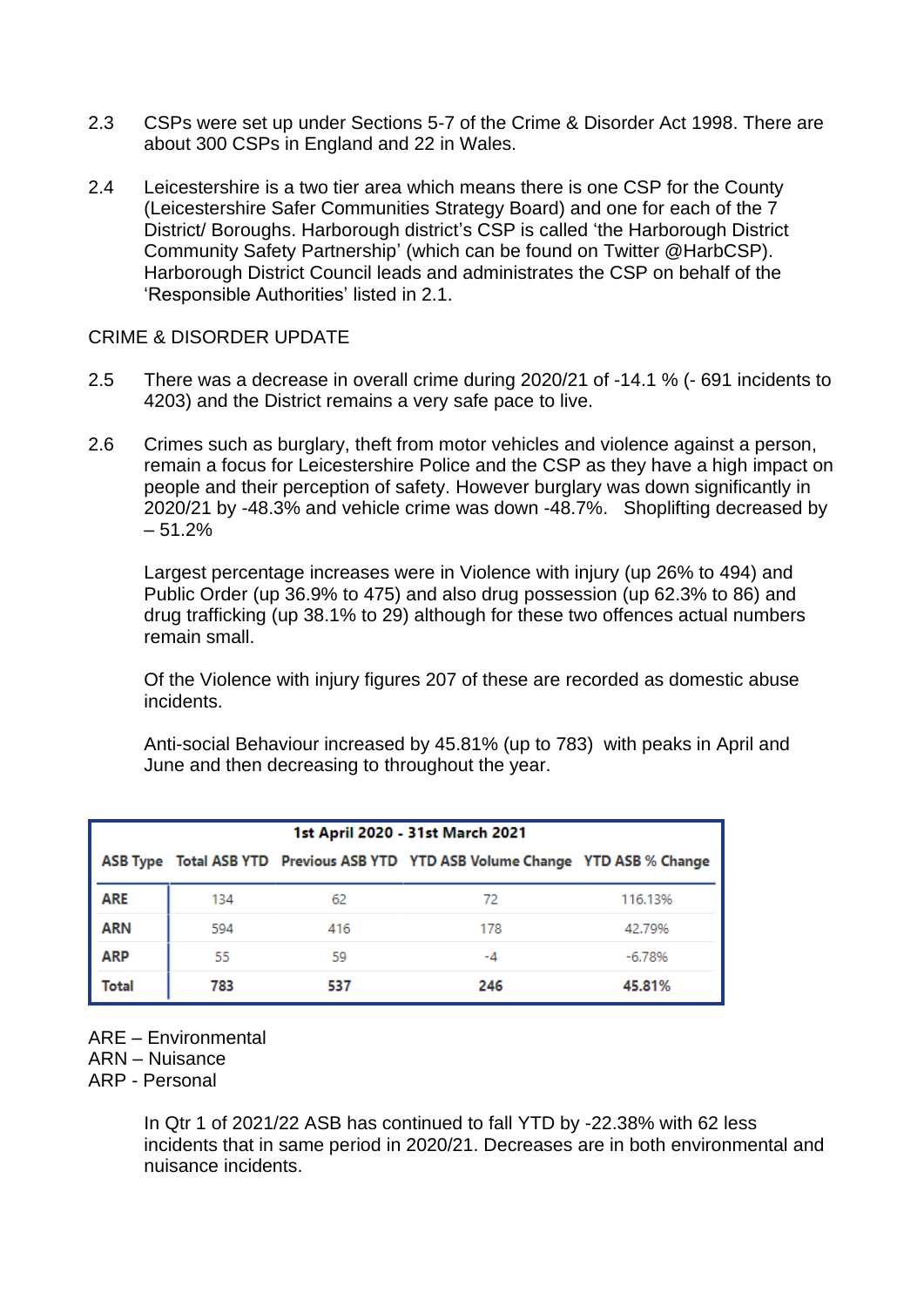## Three year crime comparison

| <b>Performance Measure</b>       | Year 2020/21 | <b>Year 2019/20</b> | Year 2018/19 |
|----------------------------------|--------------|---------------------|--------------|
| <b>Total Crime</b>               | 4203         | 4894                | 4689         |
| <b>Burglary</b>                  | 280          | 513                 | 484          |
| Vehicle Crime                    | 365          | 712                 | 519          |
| Violence with injury             | 494          | 392                 | 337          |
| Domestic Violence with<br>injury | 207          | 93                  | 108          |
| <b>Criminal Damage</b>           | 481          | 479                 | 484          |
| Shoplifting                      | 176          | 361                 | 512          |
| Hate Crime                       | 114          | 61                  | 49           |
| ASB reported (Police Data)       | 783          | 537                 | 687          |

2.7 Harborough District Community Safety Partnership (HDCSP) produced a new 3 year plan with 3 key aims for the 2020-23 and these are outlined below.

### **People**

Understanding underlying causes of violence and coercive behaviour to provide support and interventions for vulnerable individuals and families. Focussing on:

- Domestic Abuse
- Exploitation\*
- Financial Fraud
- Serious Violent Crime

### **Places**

Working with communities to reduce incidents by utilising available powers and resources in a targeted way. Focussing on:

- Road safety
- Anti-social behaviour
- Public order incidents
- Criminal Damage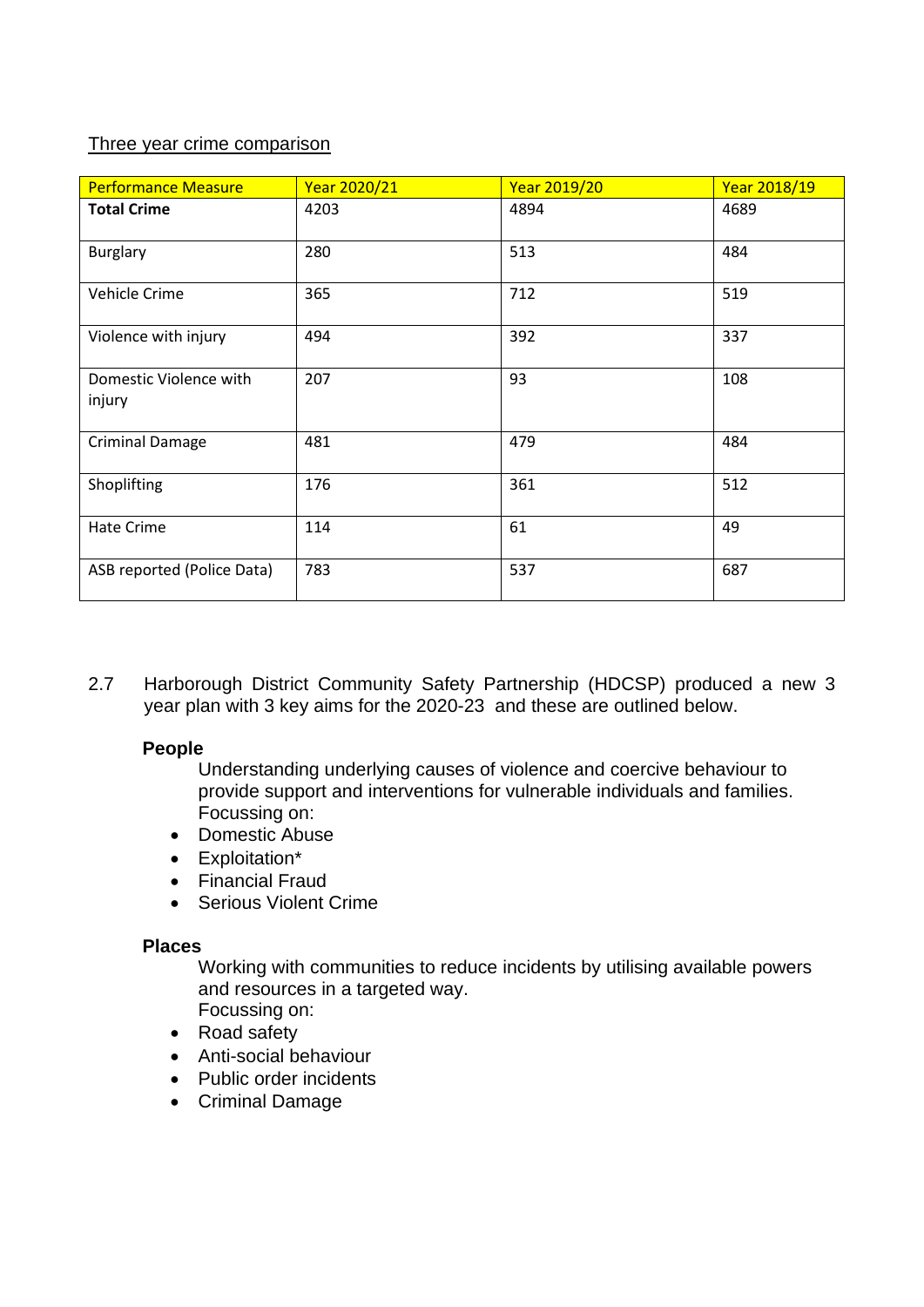## **Property**

To help support and advise our communities on taking personal responsibility, by promoting good practices and using partnership resources to reduce property based crime. Focusing on:

- Domestic burglary within the district
- Theft from motor vehicles
- Cybercrime
- Retail theft
- Rural theft
- Heritage crime

### **Cross cutting priorities**

- To prevent and raise awareness of the effects of substance misuse
- To increase Community Engagement across the District.
- Encourage the legitimate sharing of information between agencies.
- 2.8 To support the delivery of priorities, the CSP secured £36,073 from the Leicester, Leicestershire and Rutland Police and Crime Commissioner for 2021/21

Quarter 4 monitoring report has been attached – Appendix A.

2.9 We are currently working on a new action plan for 2021/2022 that sits under the three year plan with revised priorities following a Strategic Assessment which included community consultation and takes into account rise of Domestic Abuse and Hate crime.

This year we received £36,073 from the Office of the Police and Crime Commissioner, £7101 which has gone directly to fund a new Domestic abuse perpetrator programme.

New Action Plan for 2021-2022 with updates attached – Appendix B

### 3 **Points for discussion**

- o To discuss the performance of the CSP,
- o For Members to ask questions of HDC officers and partners on work areas

### 4 **Equality Impact Assessment Implications/Outcomes**

4.1 The partnership actively considers equalities when developing priorities and commissioning services to ensure support for most vulnerable in the community. Supporting vulnerable people is also a key priority as per the Highlight Report. An equalities impact assessment would be completed for any key decision making

#### 5 **Impact on Communities**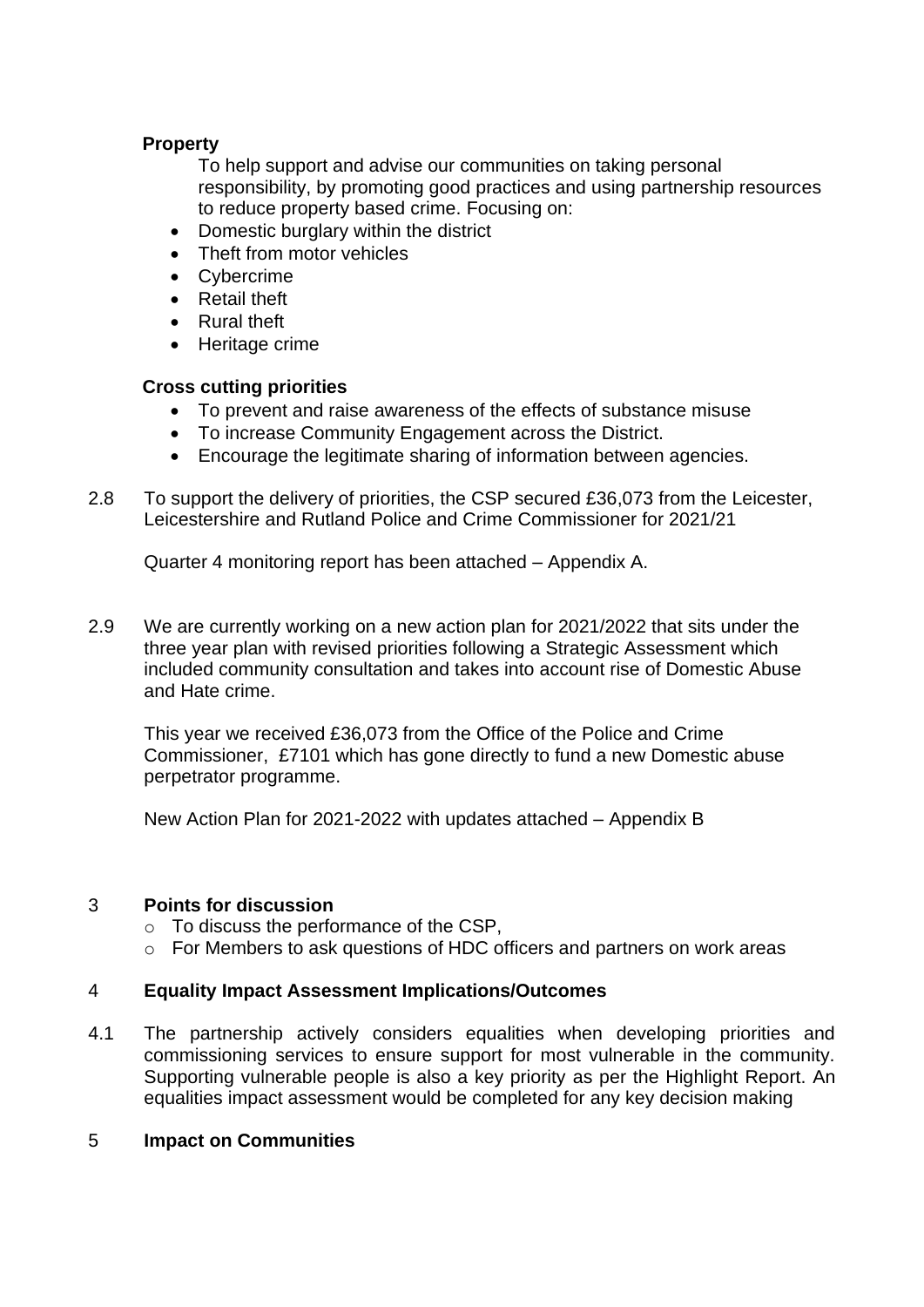5.1 Crime, disorder and road safety issues are consistent concerns for communities. Harborough District Council and its partners are therefore working to keep the areas we live in both safe and harmonious. This is an ongoing priority of the Partnership and individual agencies.

### 6 **Legal Issues**

- 6.1 The Police and Justice Act 2006 introduced a requirement for local authorities to have a crime and disorder committee with the power to review or scrutinise decisions made, or other action taken by Responsible Authorities in relation to the discharge of their crime and disorder functions. The responsibilities of the Crime and Disorder Committee are delegated to the Communities Scrutiny Panel (Part 3 Section B of the Constitution), which has a duty to review or scrutinise decisions of an actions by the Community Safety Partnership.
- 6.2 The new Anti-Social Behaviour, Police and Crime Act 2014 have consolidated and simplified the powers available to the Police and Local Authorities and in some cases Registered Social Landlords. HDC has established a Corporate ASB Officer Group to ensure consistency and proactive use of powers available
- 6.3 Local Authorities now have a Statutory Duty as part of the Counter Terrorism and Security Act to have "due regard to the need to prevent people from being drawn into terrorism". The Prevent strategy is a key part of the Government's counterterrorism strategy and aims to stop people becoming terrorists or supporting terrorism.

## 7. **Resource Issues**

- 7.1 Administration of the CSP is carried out by the Community Partnerships Team with HDC being the lead authority.
- 7.2 The work of the CSP is resourced mainly through a £36,073 grant from the Police & Crime Commissioner as well as aligning and targeting mainstream resources of statutory partners; mainly the Police, Harborough District Council, Leicestershire Police and Leicestershire County Council.
- 7.2 In partnership with the OPCC we have also recently received funding through the Government Safer Streets fund.

### 8. **Community Safety Implications**

8.1 Delivery against the Three Year Plan is having a positive impact on reducing crime and disorder within the Harborough area.

### 9. **Carbon Management Implications**

9.1 No direct implications. The partnerships consultation strategy places more emphasis on electronic communications and less on printed leaflets/ promotional material etc. This reduces paper, postage etc. Less crime will reduce the number of visits to sites of reported incidents.